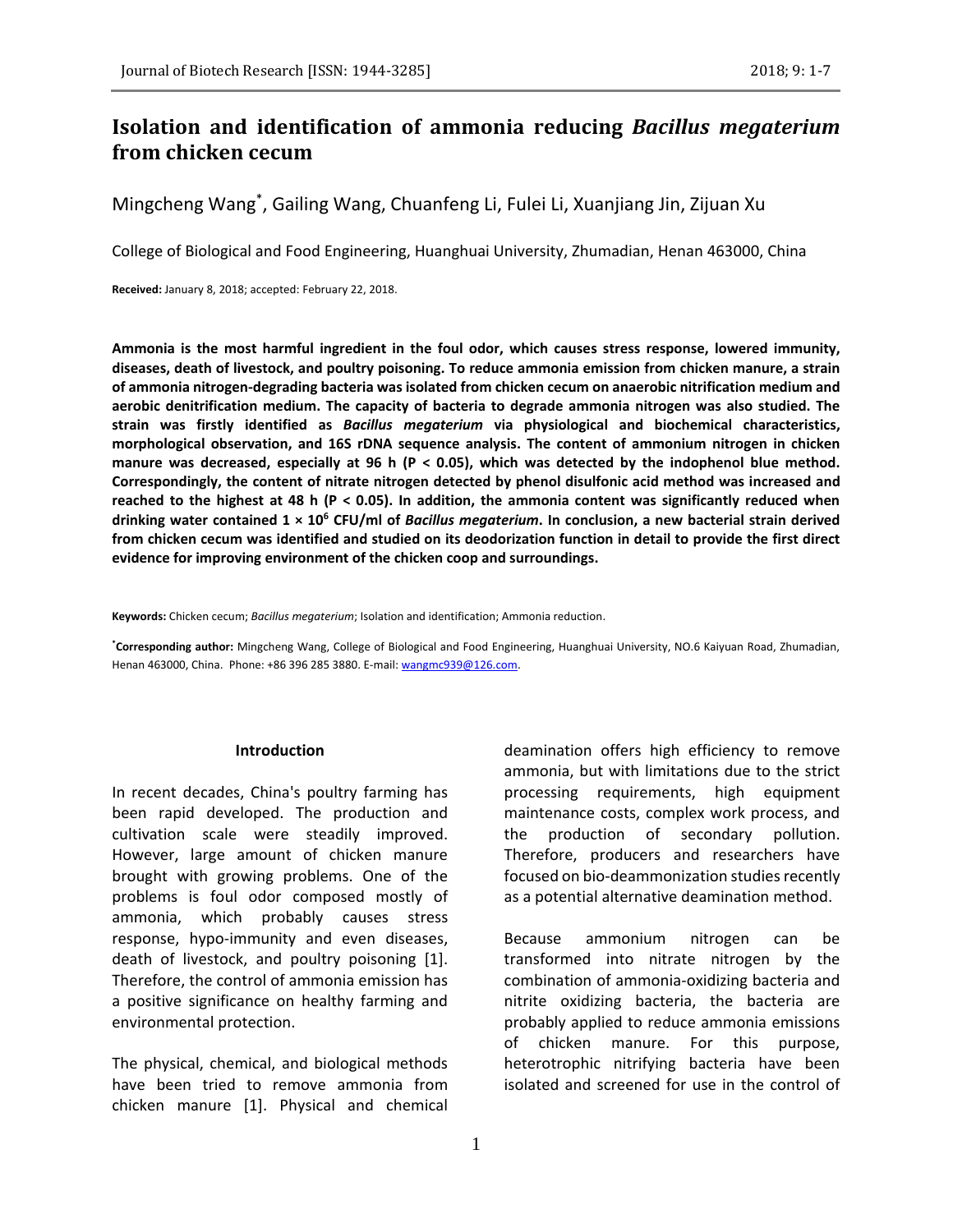ammonia emissions, stimulating biological deamination applications [2].

The bacterial strains of *Candida glabrata* [3], *Bacillus subtilis* [4], plant *lactobacillus* [5], *Streptococcus thermophilus* [5], *Streptomyces microflavus* [6], and *Clostridium butyricum* [7] have been used for deodorization and are tested to be effective. In this study, a bacterium with ammonia-lowering action was isolated from chicken cecum on anaerobic nitrification medium and aerobic denitrification medium. The analytic studies of physiological, biochemical, and morphological characteristics and 16S rDNA sequence homology were performed for the isolated bacteria. The effect on ammonia reduction of the bacteria was characterized, which provide the theoretical basis for further study and application.

### **Material and methods**

### **Cecal contents**

The hemp cecum contents were collected aseptically, and then placed in a 100 ml sterilized saline of conical flask. After standing for 20 min, the supernatant containing the bacteria from the cecum was removed.

#### **Preparation of medium**

The following media were completely dissolved and sterilized [8].

Vicker's salt solution:  $K_2HPO_4$  5.0 g, MgSO<sub>4</sub>.7H<sub>2</sub>O 2.5 g, NaCl 2.5 g, FeSO<sub>4</sub>·7H<sub>2</sub>O 0.05 g, MnSO4·4H2O 0.05 g were dissolved in distilled water to 1,000 ml.

Anaerobic nitrification medium:  $(NH_4)_2SO_4$  0.5 g, Sodium Succinate 5.62 g, Vibrelin Solution 50 ml, agar 20 g were mixed and dissolved in distilled water to 1,000 ml, with adjustment to pH 7.0.

Aerobic denitrification medium:  $KNO<sub>3</sub>$  1 g,  $KH<sub>2</sub>PO<sub>4</sub>$  0.5 g, FeCl<sub>2</sub>·6H<sub>2</sub>O 0.5 g, CaCl<sub>2</sub>·7H<sub>2</sub>O 0.2 g, MgSO4·7H2O 1.0 g, Sodium Succinate 8.5 g, agar 20 g were mixed in distilled water to 1,000 ml , PH 7.0-7.3.

**Screening, isolation, and purification of strains** The supernatant of the contents of the cecum was sequentially diluted into sterile water (10 $^{-1}$  -10<sup>-6</sup>). Equal volumes of the original and diluted samples were applied to the isoxime nitrification medium using sterile glass rods. Each concentration was tested in three parallel reactions. After remaining still for 30 min, the culture dishes were placed in an anaerobic incubator at 37˚C for 48 h. When a distinct single colony was formed, the colony morphology was recorded, and then stained to observe the bacterial morphology.

The isolated individual strains were next inoculated onto aerobic denitrification medium. Each sample was tested in three parallel reactions. After remaining still for 30min, the culture dishes were placed in an anaerobic incubator at 37˚C for 48 h. When a distinct single colony was formed, the colony morphology was recorded, and then stained to observe the bacterial morphology.

The colonies grown on the aerobic denitrification medium were then purified by the three-line method. After three generations of purification, the broth was expanded.

#### **Biochemical tests**

The isolated pure cultures were tested in a series of bacterial biochemical assays including Indole Test, Methyl Red Test, Voges-Proskauer Test, Citric Acid Utilization Test, Trisaccharide Iron Agar Test, Glucose Fermentation Test, Lactose Fermentation Test, Maltose Fermentation Test, Mannitol Test, and Sucrose Fermentation Test. All reactions were cultured at 37˚C for 18-24 h [9].

### **Bacteria morphological observation**

The pure culture of bacteria was directly adhered to conductive adhesive for morphological observation. The samples were sprayed with Pt (15 mA, 100 s) and then placed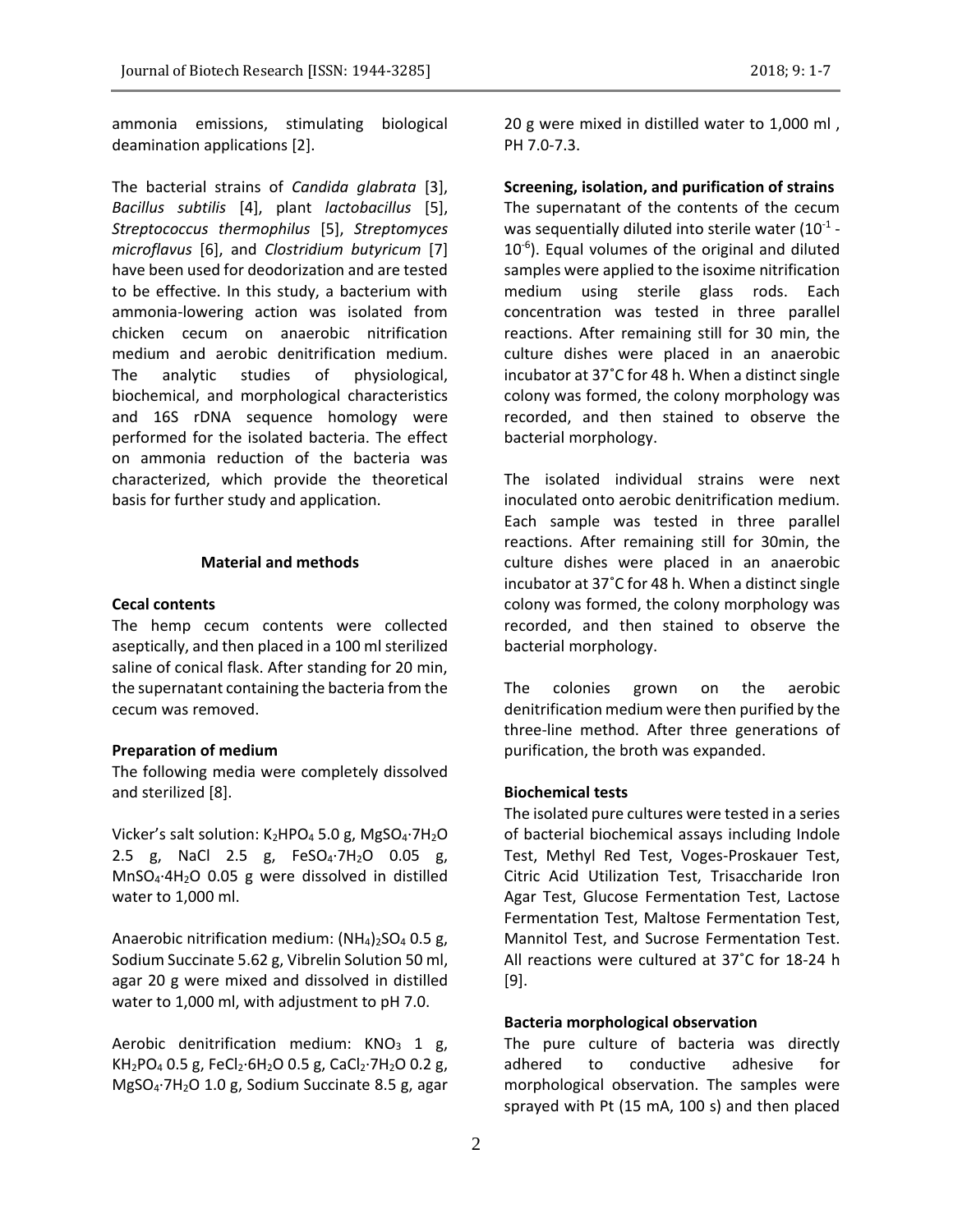in the electron microscope (TESCAN VEGA3, Libušina tř Czechoslovakia), and observed with a lower accelerating voltage of 10 kV.

#### **16S rDNA sequence determination**

Total DNA was extracted from the strain and used as a template for PCR amplification of the 16S rDNA sequence by using the primers of 27F (5'-AGAGTTTGATCMTGGCTCAGC-3') and 1492R (5'-GGTTACCTTGTTACGACTT-3'). The reaction conditions were as follows: initial denaturation at 98°C for 5 min, followed by 35 cycles of 95°C for 35 s, 55°C for 35 s, and 72°C for 90 s, followed by extension for 8 min. After gel electrophoresis, the PCR product was purified and inserted into the pMD18-T vector and then transformed into *E. coli* DH5α competent cells. The selected clones were sequenced using the dideoxy chaintermination method on an automatic DNA sequencer (ABI Applied Biosystems Model 3730XL) at the Nanjing Jinsirui Biotechnology Co. Ltd. The 16S rDNA sequencing results were submitted to the GenBank nucleic acid sequence database for gene alignment.

#### **Growth assays**

The bacterial suspension was inoculated into nutrient broth at 1%, and then shaken at 37˚C and 200 rpm. The UV-visible spectrophotometer values were measured at 600 nm for optical density determination and sampled once every 2 h. The growth data were plotted as  $OD_{600}$  vs. culture time.

The total number of bacteria during stationary phase was calculated using the plate count method.

#### **Determination of the amount of feeding**

Experiments were performed to determine the reasonable feeding volume. Twenty chickens were housed in an animal room of 3.56 × 2.38 × 2.96 m<sup>3</sup>. After 10 days of continuous feeding, the ammonia concentration in the room was measured using an ammonia analyzer. Three parallel tests were conducted simultaneously. The temperature of the animal room was maintained at 30-33**˚**C.

# **Determination of ammonium and nitrate nitrogen in chicken manure**

The amount of  $1\times10^6$  CFU/ml bacillus was added to drinking water for 10 days in the test group. Drinking water and diets were the same between the control group and the test group.

#### **Data presentation and statistical analysis**

SPSS software (19.0) was used for quantitative analyses of the data. All data were expressed as mean ± SEM.

Ammonia nitrogen reduction rate = (control group - test group)/control group × 100%

Nitrate nitrogen increase rate = (test group control group)/control group  $\times$  100 %

#### **Results**

### **Bacterial screening**

Six kinds of bacterial colonies were separated based on colony characteristics and Gram stain results using isoxymethyl nitrification medium. The bacteria were inoculated onto aerobic denitrification medium. The bacteria were named CC-1.

As shown in Figure 1, colonies were round, moist, pale yellow, opaque, with a smooth, flat surface with neat edges. The Gram stain results indicated the bacteria was Gram-positive, rodshaped, and terminal round, with single or short chain arrangement. The size of the bacteria was 0.5 to 0.8 μm  $\times$  2.0 to 4.0 μm.

# **Biochemical test of strains**

The biochemical characteristics of the strain were determined as shown in Table 1.

### **Sequencing of strains**

Based on the 16S rDNA sequencing, the CC-1 strain was identified as *Bacillus megaterium*. The sequence was 100% similar to the published sequence of the strain in the NCBI gene database (KY660610.1).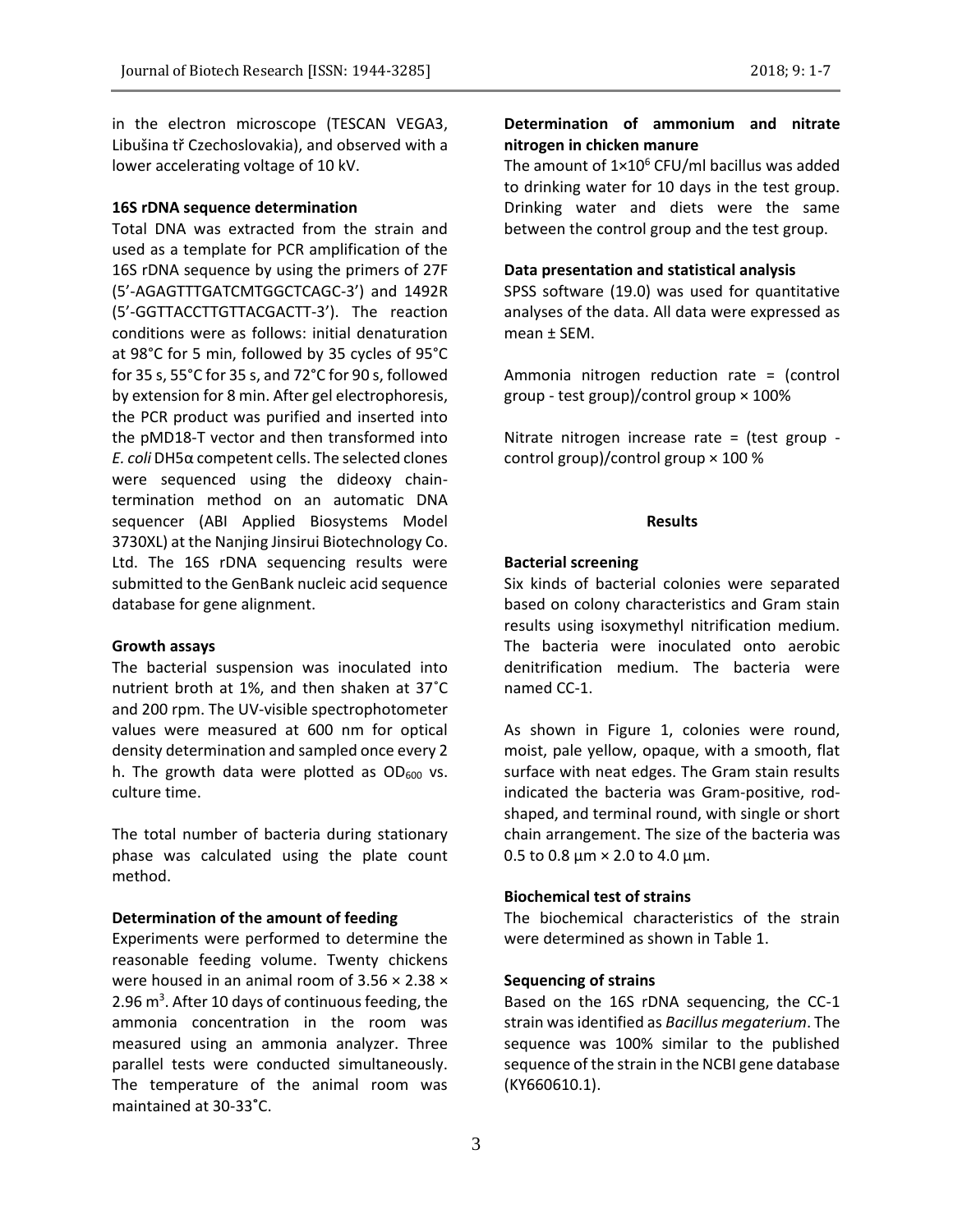

**Figure 1.** CC-1 colony and bacterial morphology. A: shows the colony morphology of CC-1; B: shows the image of Gram stain under the oil microscope; C: shows the image under the electron microscopy with 20,000 times magnification.

#### **Table 1.** The biochemical test results of the strain.

| <b>Biochemical Test</b>             | <b>Results</b> | <b>Biochemical Test</b>          | <b>Results</b> |
|-------------------------------------|----------------|----------------------------------|----------------|
| Indole Test                         |                | <b>Glucose Fermentation Test</b> | $\ddot{}$      |
| Methyl Red Test                     |                | <b>Lactose Fermentation Test</b> | $\ddot{}$      |
| Voges-Proskauer Test                |                | <b>Maltose Fermentation Test</b> | +              |
| <b>Citric Acid Utilization Test</b> |                | <b>Mannitol Test</b>             | $\ddot{}$      |
| <b>Trisaccharide Iron Agar Test</b> |                | <b>Sucrose Fermentation Test</b> | $\ddot{}$      |

Note: "+" indicates positive results; "-" indicates negative results.

**Table 2.** Changes in ammonia content of chicken coop after addition of *Bacillus megaterium*.

| Group                    | Dose of Bacillus megaterium<br>$(x10^6$ CFU/ml $)$ | Ammonia content<br>(mg/l) | <b>Health of the flock</b> |
|--------------------------|----------------------------------------------------|---------------------------|----------------------------|
| control group            | 0                                                  | $91.3a \pm 1.53$          | no abnormality             |
| test group I             | 0.5                                                | $88.6^a \pm 1.15$         | no abnormality             |
| test group $\Pi$         | 0.8                                                | 79.3 <sup>b</sup> ±1.53   | no abnormality             |
| test group $\mathbb{II}$ | 1                                                  | 72.3bc±0.58               | no abnormality             |
| test group IV            | 1.2                                                | $71.0^{bc} \pm 1.0$       | no abnormality             |
| test group V             | 1.5                                                | $70.7^{bc}$ ±1.53         | no abnormality             |
| test group VI            | 2.0                                                | $81.0^{b} \pm 1.0$        | Unshaped faeces            |

Note: The different letters correspond to significant difference (P< 0.05), the same letter represents no significant difference.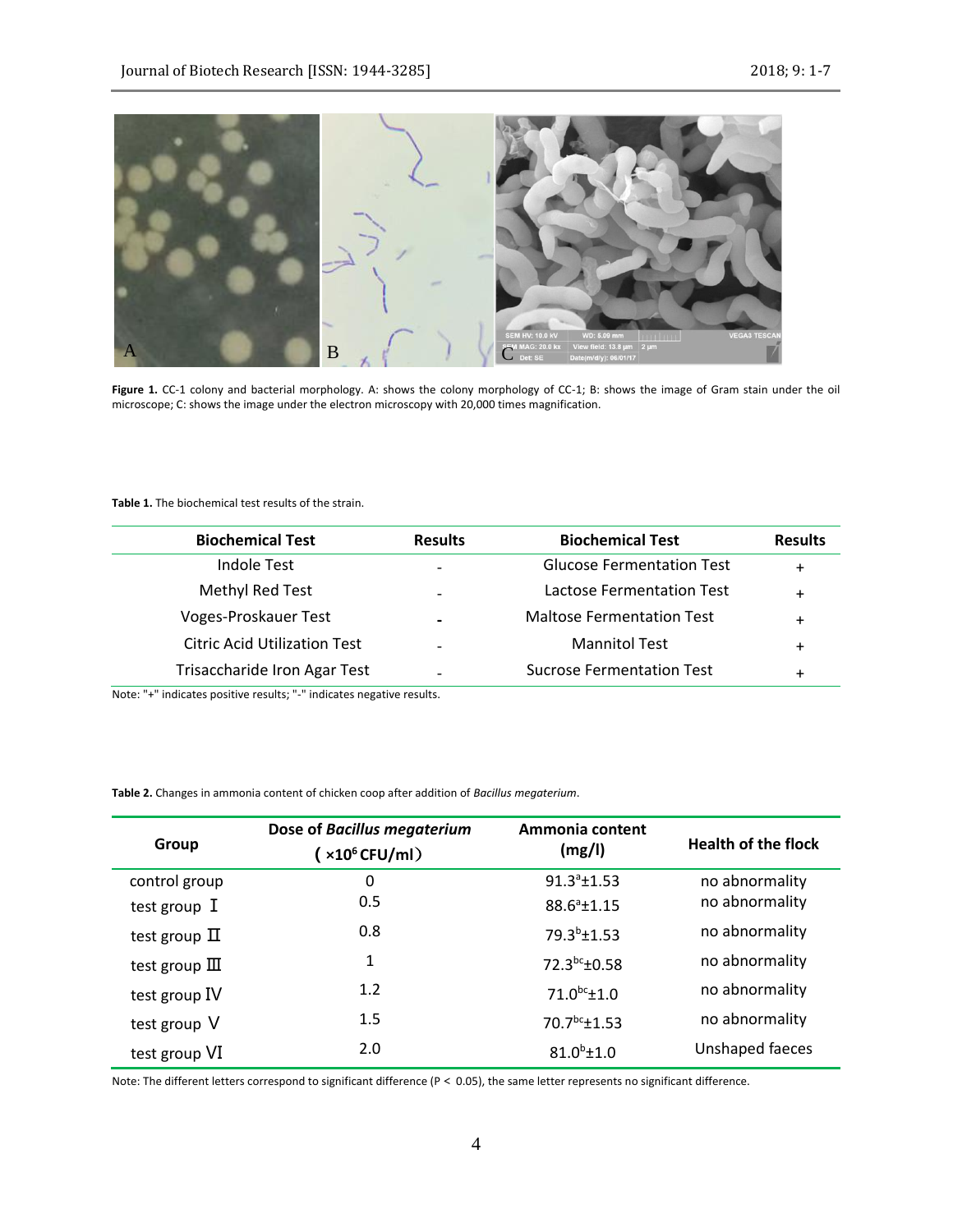| <b>Time</b><br>(h) | Ammonium nitrogen            |                            | Nitrate nitrogen |                          |                       |               |
|--------------------|------------------------------|----------------------------|------------------|--------------------------|-----------------------|---------------|
|                    | Control group                | Test group                 | Decrease rate    | Control group            | Test group            | Increase rate |
| 24                 | 34.40 <sup>a</sup> ±1.58     | $18.32^{a}+1.63$           | 46.74%           | $11.08^a \text{±} 1.79$  | $17.69^{\circ}$ ±0.53 | 59.66%        |
| 48                 | $21.83a + 2.46$              | $10.96$ <sup>a</sup> +2.54 | 49.79%           | $15.81^{\circ}$ + 0.98   | $23.70^b \pm 3.62$    | 49.91%        |
| 72                 | 14.56 <sup>a</sup> ±1.43     | $6.98a+3.12$               | 52.06%           | 12.99 <sup>a</sup> ±0.42 | $16.16^b \pm 2.90$    | 24.40%        |
| 96                 | $11.85$ <sup>a</sup> $±1.48$ | $2.87^{b} \pm 1.37$        | 75.78%           | $9.56^{a}+2.21$          | $11.21^b \pm 0.49$    | 17.26%        |
| 120                | $6.06a+1.33$                 | 3.59 $b$ <sup>+1</sup> .14 | 40.76%           | $8.37^{a}+2.11$          | $8.89^{b}$ ±2.90      | 6.21%         |

**Table 3.** Effect of *Bacillus megaterium* on ammonium nitrogen and nitrate nitrogen content in chicken manure (mg/kg).

### **Growth characteristics of strains**

The growth of *Bacillus megaterium* strain entered stationary phase after 22 h of growth as shown in Figure 2. The total number of bacteria in this stage was  $2.4 \times 10^5$  CFU/ml.

### **Determination of feeding volume**

After *Bacillus megaterium* was added to the drinking water, the ammonia content of the chicken manure was determined (Table 2).

As shown in Table 2, the ammonia content in the chicken coop was significantly reduced when 0.8-2.0 × 10<sup>6</sup> CFU/ml *Bacillus megaterium* was added to the drinking water. The ammonia content of the test group III was significantly lower than that of experimental group I and II, and higher than that of experiment group IV and V, but the difference was not significant.

# **Determination of ammonium and nitrate contents in chicken manure**

The contents of ammonium nitrogen and nitrate nitrogen in chicken manure were determined by the indophenol blue and phenol disulfonic acid methods, respectively (Table 3).

As shown in Table 3, the content of ammonium nitrogen in chicken manure was decreased after feeding *Bacillus megaterium*. The largest reduction was at 96 h (P < 0.05). The content of nitrate nitrogen was increased significantly at 48 h ( $P < 0.05$ ).

#### **Discussion**

Nitrogen in poultry manure includes surface nitrogen, fecal nitrogen, and endogenous urinary nitrogen. Surface nitrogen is mainly the shedding of feathers, hoofs, skin, and saliva during the growth of chickens. However, this part of the nitrogen content is minimal and negligible. The nitrogen in chicken manure is mainly present as organic nitrogen, ammonium nitrogen, and nitrate nitrogen. Endogenous urinary nitrogen is mainly urea and uric acid [12].

Because the residence time of feed in chicken body is very short, nutritional ingredients in feed are not completely digested, especially protein substances, and therefore, remain in the chicken manure. The various nitrogen compounds in chicken manure were degraded into ammonia by the microbes, resulting in rapidly degradation to ammonium nitrogen. Some ammonium nitrogen was further converted to nitrate and organic nitrogen by microorganisms, most of which were volatilized with ammonia [13]. *Bacillus megaterium* was screened out through isoxigenization nitrification medium and aerobic denitrification medium. Ammonia nitrogen can be used as a nitrogen source in the anaerobic environment of the intestinal tract. The ammonium nitrogen was converted to nitrite, yet nitrite was converted to nitrate in the aerobic environment *in vitro*. Thus, the content of ammonium nitrogen was decreased, and the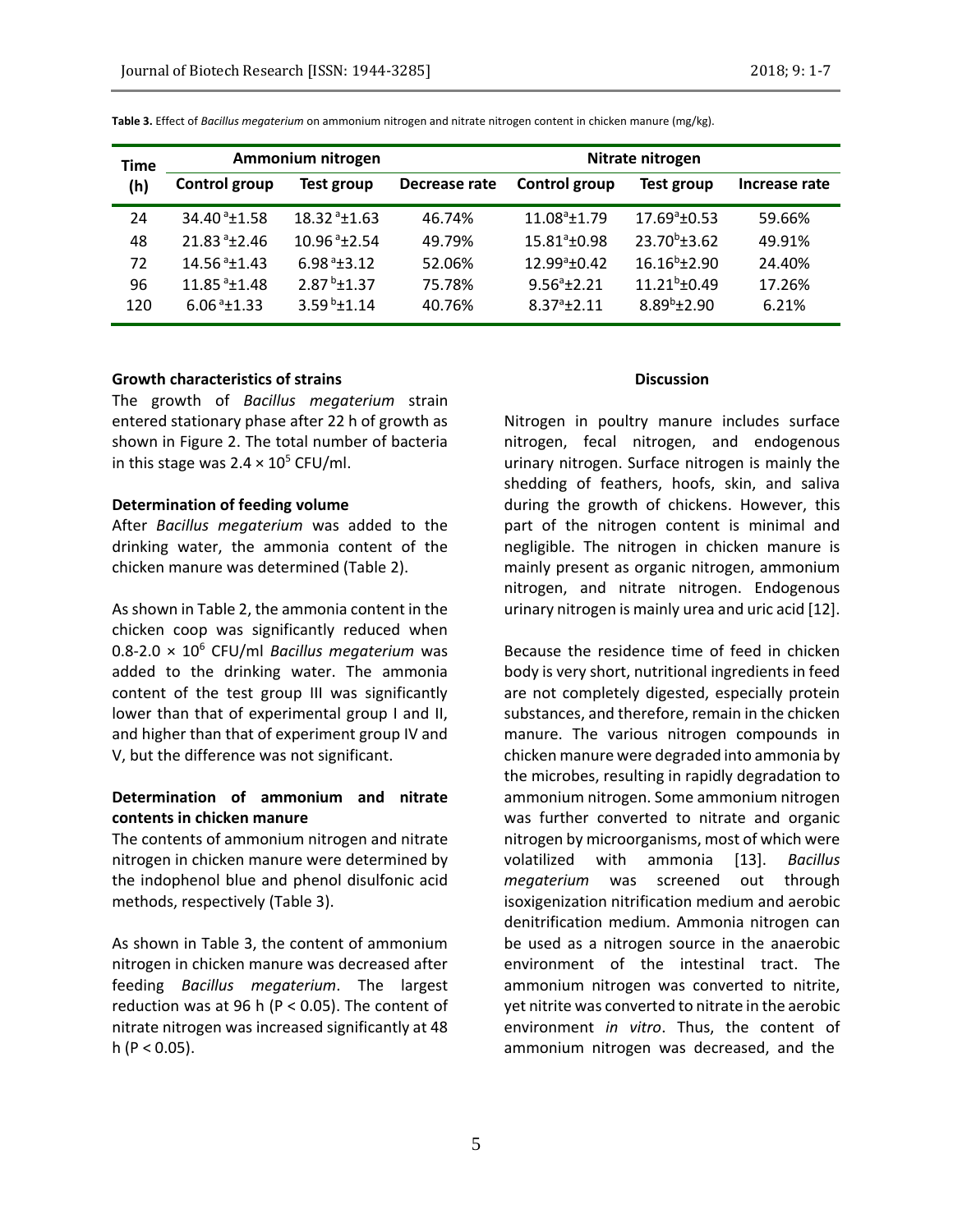

**Figure 2.** Growth curve of *Bacillus megaterium*.

content of nitrate nitrogen was increased in chicken manure.

In addition, extracellular enzymes are produced by *Bacillus*, including protease, lipase, amylase, polygalacturonase, and cellulose. Complex carbohydrates in feed can be degraded by polygalacturonase and cellulose [13]. After feeding *Bacillus megaterium* to the chickens, carbohydrates could be absorbed more completely by the intestines, thereby reducing chicken manure nitrogen content.

In the body, uric acid first degrades to allantoin, and then further into urea, resulting in ammonia. Uricase and urease play vital roles in this process. Chicken excrement microorganisms include *Escherichia coli*, *Staphylococcus*, *Bacteroides Fragilis* group, Lactic acid bacteria, and *Proteus* species [14], which may produce urease and uricase [15] and lead to the excretion of nitrogen-containing substances during decomposition. After feeding *Bacillus megaterium* to chickens, the growth and reproduction of microorganisms such as *Escherichia coli* were inhibited. The urease

content was reduced in the digestive tract. The decomposition of urease to nitrogenous substances was also reduced. Eventually, the conversion of uric acid to ammonium nitrogen was reduced.

In addition, during growth and reproduction of *Bacillus* in digestive tract of livestock and poultry, bacterial bacteria (Bacteriocin), organic acids, or hydrogen peroxide might be secreted. The growth of intestinal microorganism could be inhibited by these metabolites, which helps to regulate the ecological balance of microbes in the animal digestive tract [16]. Therefore, after feeding *Bacillus megaterium* to chickens, the concentration of ammonium nitrogen in chicken manure was lower than that in the control group, and the concentration of ammonia in chicken coop was also decreased. These results might be explained by the following reasons. (1) the microbial flora in chicken manure may change in megacycles and the activity of bacterial urease could be inhibited to reduce decomposition of urea and, in further, decrease the yield of ammonium nitrogen in chicken manure; (2) ammonium nitrogen may be